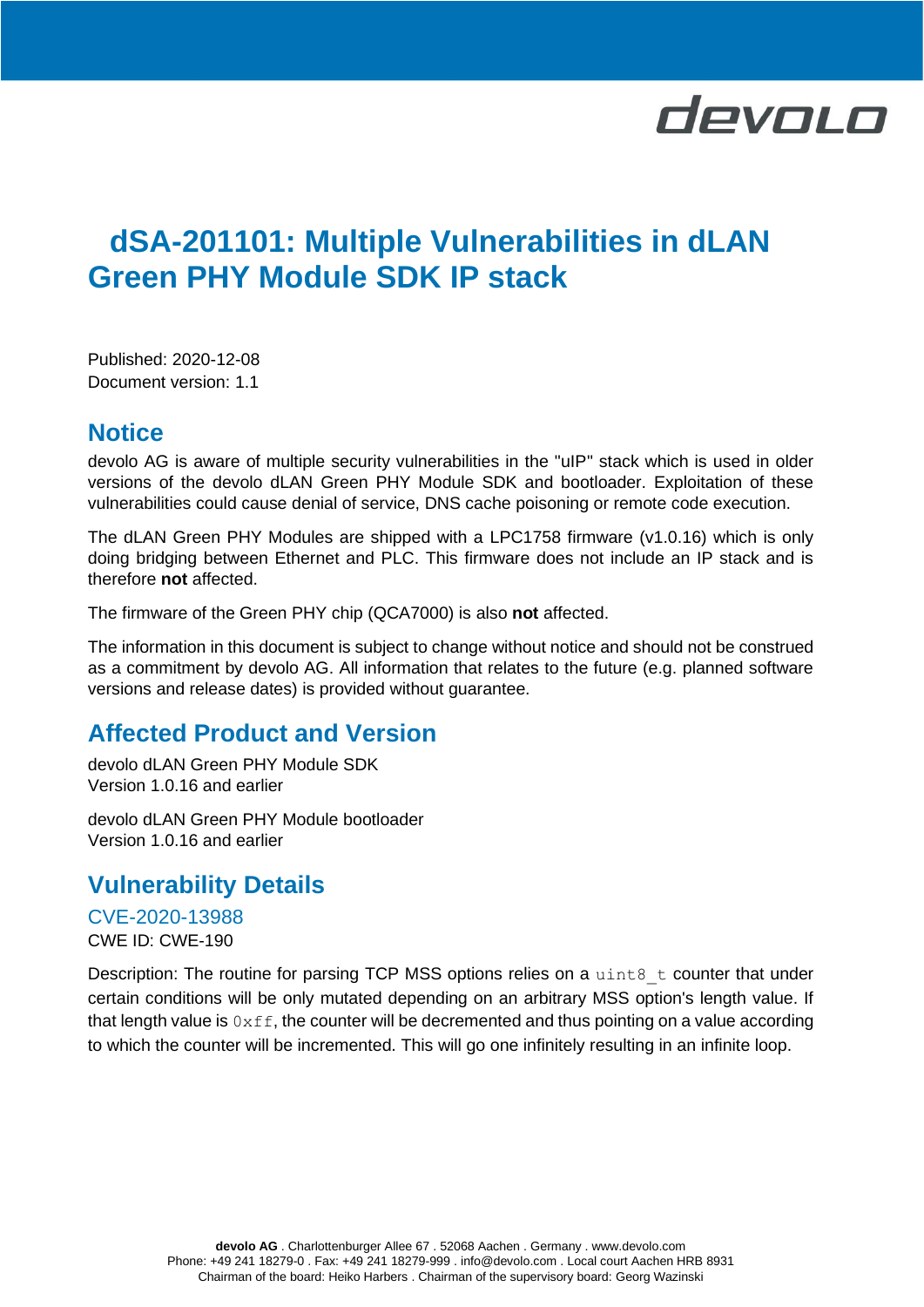

# CVE-2020-13987

CWE ID: CWE-125

Description: When calculating the checksum for IP data, the function in question doesn't check the validity of the length field of the upper layer (TCP/UDP) segment against the length of the internal buffer  $\text{uip}\,$  buf. That would result eventually into an Out of bounds read bug which might result in a crash DoS. The crash depends on how the platform implements memory protection and the `out of bound read`'s size.

#### CVE-2020-17438

CWE ID: CWE-787

Description: The code that reassembles fragmented packets fails to properly validate the total length of an incoming packet specified in its IP header, as well as the fragmentation offset value specified in the IP header. By crafting a packet with specific values of the IP header length and the fragmentation offset, attackers can write into the .bss section of the program past the statically allocated buffer that is used for storing the fragmented data, and cause a DoS/RCE (RCE highly depends on the architecture of the target platform).

#### CVE-2020-17440 CWE ID: CWE-476

Description: The code that parses incoming DNS packets does not validate that domain names present in the DNS responses are NULL terminated. This results in errors when calculating the offset of the pointer that jumps over domain name bytes in DNS response packets when domain names are not NULL terminated, and eventually leads to dereferencing the pointer at an invalid address.

#### CVE-2020-17439

#### CWE ID: CWE-923

Description: The code that parses incoming DNS packets does not validate that the incoming DNS replies match outgoing DNS queries, and arbitrary DNS replies are parsed if there was ANY outgoing DNS query with transaction id that matches the transaction id of an incoming reply. Provided that the default DNS cache is quite small (only four records) and that the transaction id has a very limited set of values that is quite easy to guess, this can lead to DNS cache poisoning.

#### CVE-2020-17437

#### CWE ID: CWE-125

Description: When TCP Urgent flag is set in a TCP packet, and the stack is configured to ignore the urgent data, the stack will attempt to use the value of the Urgent pointer bytes to separate the Urgent data from the normal data by calculating the offset at which the normal data should be present in the global buffer. The problem is that the length of this offset is not checked, therefore for large values of the Urgent pointer bytes, the data pointer can point to some memory that is way beyond the data buffer. Also, the length of the normal TCP data is not validated.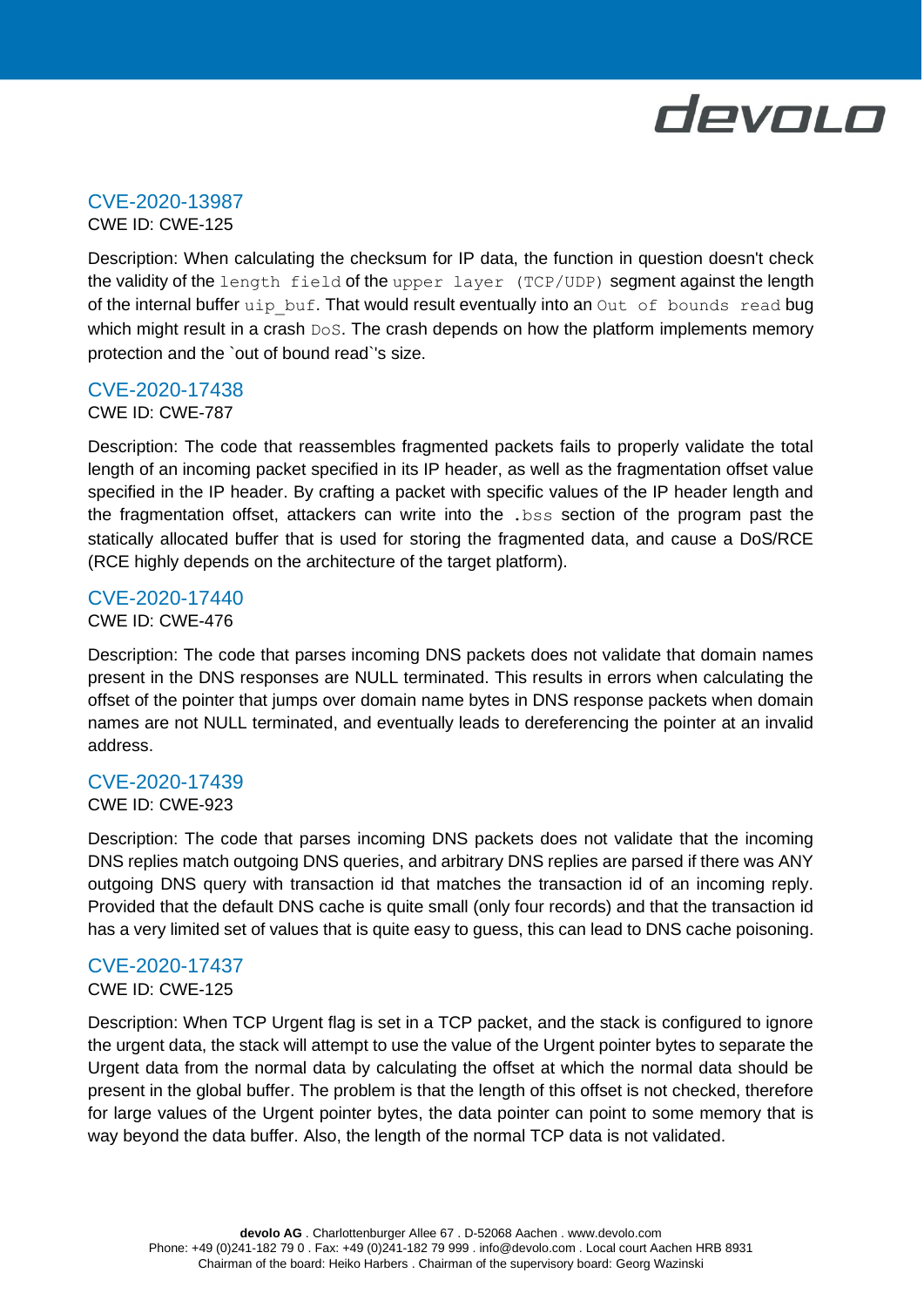

# CVE-2020-24334

CWE-ID: CWE-125

Description: The code that processes DNS responses in uIP, Contiki-OS, and Contiki-NG does not check whether the number of responses specified in the DNS packet header correspond to the response data available in the DNS packet, leading to Out-of-bounds read, and Denial-of-Service consequently.

#### CVE-2020-24335

CWE-ID: CWE-125

Description: The decompression of a domain name doesn't check if the name pointer points within the bound of the actual packet, which can result in an out of bounds read and eventually triggering the memory protection unit resulting in a DoS.

### **Impact**

The dLAN Green PHY Module bootloader only does UDP and ARP, not TCP or DNS, and fragmentation is not supported. The bootloader is only active when the module restarts, and only for three seconds, on the Ethernet interface, requesting a TFTP download from a not publicly routable, private class C IP address. For the TFTP Get request the bootloader uses the fixed local IP address 192.168.0.201 and expects the TFTP server at the fixed IP address 192.168.0.5. For these reasons, the risk of it being susceptible to the remaining CVE-2020-13987 is therefore deemed very low.

The dLAN Green PHY Module firmware that comes pre-installed on the modules is not affected by the above vulnerabilities, as it does not include an IP stack.

Customers who have developed a custom firmware based on the devolo dLAN Green PHY SDK may be susceptible to any or all of the above vulnerabilities, depending on their use of the SDK's IP stack.

### **Remediation and Mitigation**

For customers who have developed custom firmware based on the dLAN Green PHY SDK, devolo AG recommends, to update to the current dLAN Green PHY SDK, version 3.2.0 or higher. This version does not use the "uIP" stack anymore and is thus not affected by the vulnerabilities above.

It is available from<https://github.com/devolo/dlan-greenphy-sdk/releases>

devolo AG does not plan to release an update of the bootloader, due to the very low risk of exploitation. Customers are generally advised to take appropriate measures to protect access to the LAN that the device is operated in. TFTP communication should be restricted to legitimate network partners, e.g. by using a firewall and robust network segmentation.